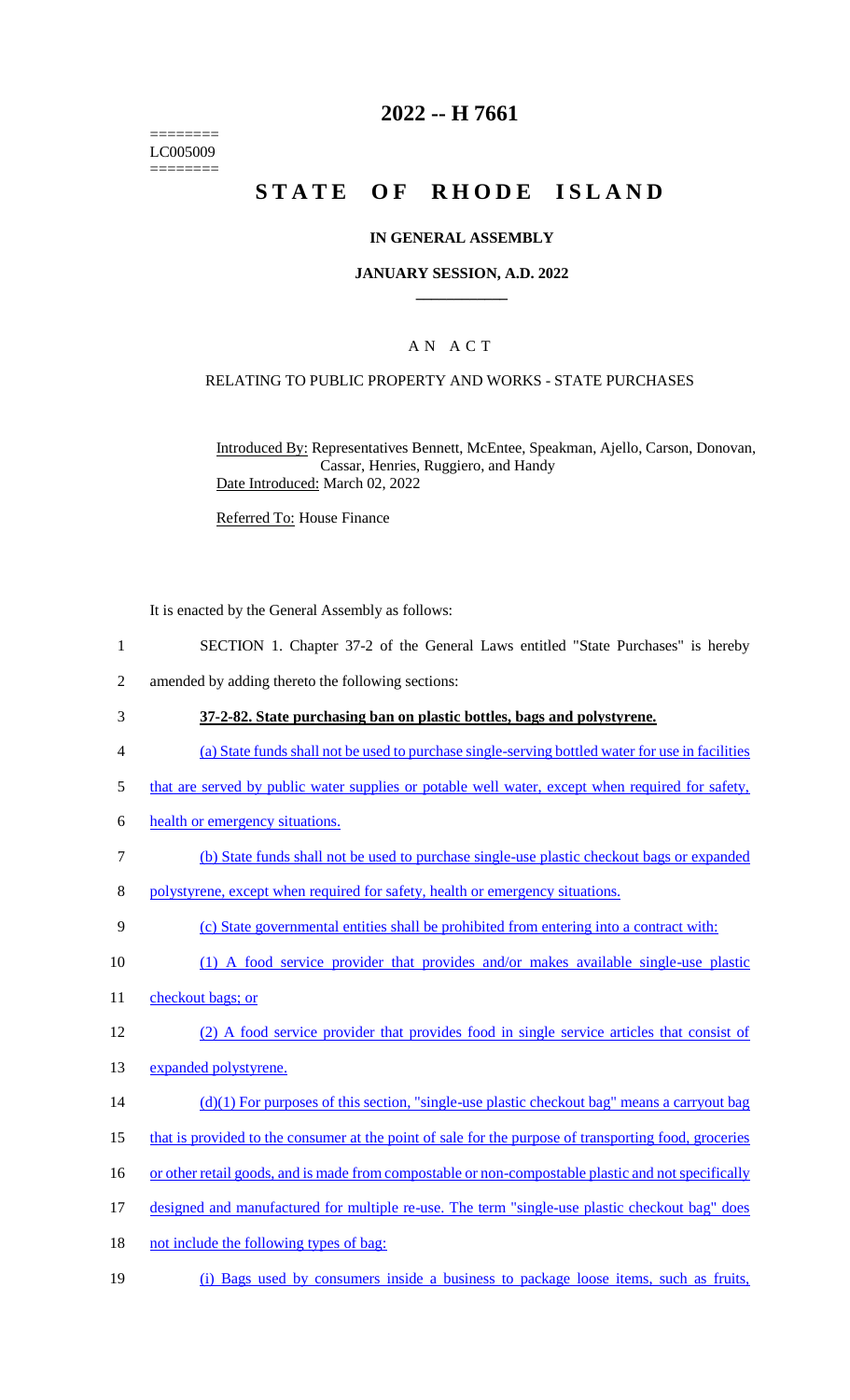- vegetables, nuts, ground coffee, grains, candies or small hardware items; or (ii) Bags used to contain or wrap frozen foods, meat or fish, flowers or potted plants, or other items to contain dampness or prevent contamination of other goods. (2) For purposes of this section, "expanded polystyrene" means polystyrene that has been expanded into a solid foam. Expanded polystyrene does not include expanded polystyrene containers used for prepackaged food that have been filled and sealed prior to receipt by the food service establishment, mobile food commissary or store; or expanded polystyrene containers used to store raw meat, pork, fish, seafood or poultry sold from a butcher case or similar retail establishment. **37-2-83. State purchasing -- Alternative fueled vehicles.** (a) State funds shall be used to lease or purchase alternative fueled vehicles and electric vehicle infrastructure for use by state agencies. (b)(1) For purposes of this section, "alternative fueled vehicles" means a vehicle that uses 14 one or more electric motors for propulsion. Alternative fueled vehicles include light and medium duty passenger vehicles, light and heavy-duty vehicles, buses, emergency vehicles, bicycles, and 16 scooters. Alternative fueled vehicles do not include hybrid electric vehicles or HEVs that require 17 use of an internal combustion engine and emit carbon emissions. (2) For the purposes of this section, "electric vehicle infrastructure" means structures, 19 machinery, and equipment necessary and integral to support an electric vehicle, including battery 20 charging stations, rapid charging stations, and battery exchange stations. (c) If a combustion engine vehicle cannot be replaced with an electric vehicle due to limited 22 supply or inadequate replacement, the state may lease or purchase a hybrid vehicle until a time 23 when a comparable vehicle is available. **37-2-84. State purchasing -- Renewable energy and efficient technologies.** (a) State funds shall be used to purchase renewable and energy efficient technologies for use on state properties to improve existing infrastructure, reduce energy consumption and greenhouse gas emissions. (b) For the purpose of this section, "renewable energy technologies" means any system that 29 collects energy from renewable resources such as sunlight, wind, waves, and geothermal heat. "Energy efficiency technologies" means technology certified as energy efficient, which uses less energy and reduces pollution. Renewable energy systems and efficient technologies may be located 32 on or within the physical structure of a state owned building or located on state owned property. (c) The state shall install renewable energy and efficient technologies in new buildings or
- 34 during the renovation or repairing of an existing state property. For new and existing structures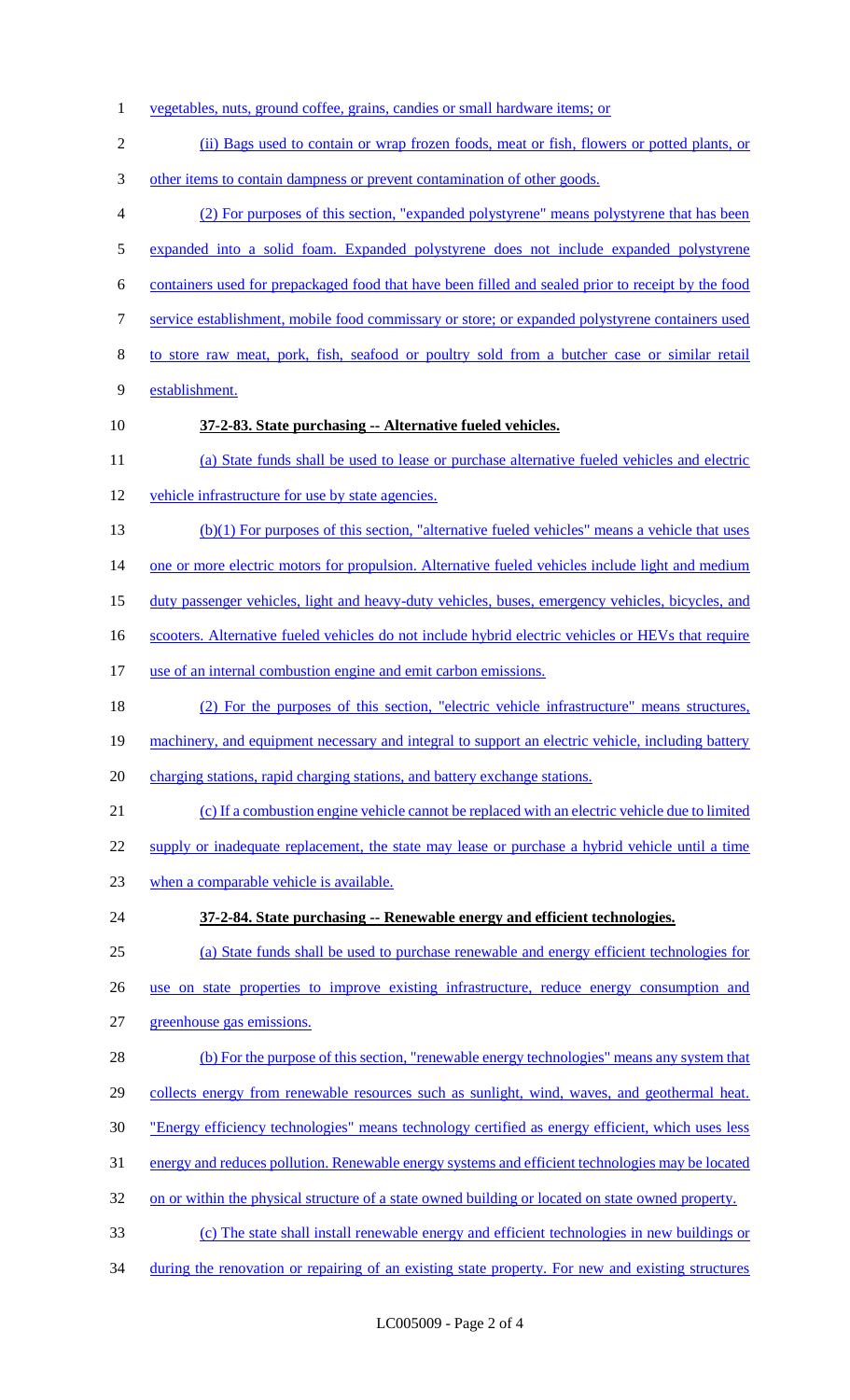- 1 energy efficient systems may include air conditioning systems, ventilation systems, heating
- 2 systems, domestic hot water heating systems, compressed air systems, distribution systems,
- 3 lighting systems, power systems, and controls of the building.
- 

# 4 **37-2-85 State purchasing -- Recycling in state buildings.**

- 5 (a) State funds shall be used to purchase recycling bins for all state buildings to ensure
- 6 proper disposal of recyclable items. For any state facility with a cafeteria, state purchasing shall
- 7 require the use of biodegradable and compostable materials. Cafeterias shall provide biodegradable
- 8 or compostable utensils, straws, cups, plates, and napkins by January 1, 2023. No plastic plates,
- 9 cutlery, or drinkware shall be offered after January 1, 2023.
- 10 (b) To reduce the amount of waste entering our state landfill, state funds shall be used to
- 11 lease or purchase compostable bins for state facilities, along with contracting with a compost
- 12 disposal service.
- 13 (c) For the purposes of this section, "compostable materials" means an organic material
- 14 that has the potential to be composted and not co-mingled or contaminated by significant amounts
- 15 of toxic substances. Compostable material includes leaves, twigs, dead flowers, straw, corn stalks,
- 16 shredded cardboard and paper, paper towels and napkins, vacuum cleaner bag contents, dryer lint,
- 17 untreated wood chips and saw dust, vegetable and fruit scraps, spoiled vegetables and fruits,
- 18 eggshells, coffee grounds and filters, tea bags, grass clippings, and fresh plant and yard trimmings.
- 19 (d) The state shall require all agencies to implement a recycling and compost program no
- 20 later than January 1, 2024.
- 21 SECTION 2. This act shall take effect upon passage.

======== LC005009 ========